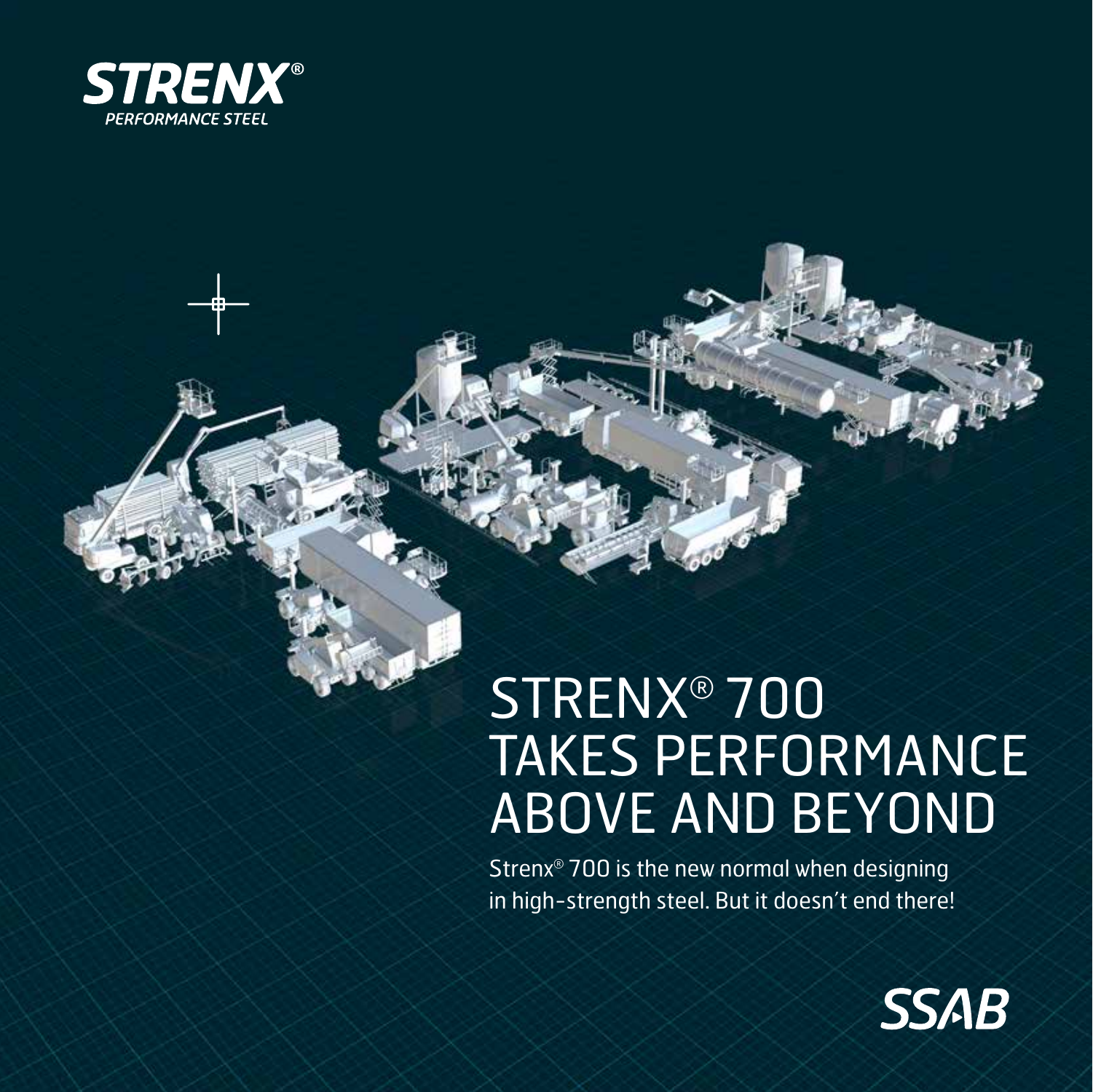#### The benefits of high yield strength

Upgrading to a steel with higher yield strength leaves room for more high performing designs with increased load bearing capacity. The stresses can be higher which allows for the use of thinner steel. This adds several advantages:

- Depending on the starting point, designers can cut up to 40 percent weight off steel structures
- If the parts are welded, welding time and the amount of welding consumables will be significantly reduced

Yield strength defines the stress the steel can take before it becomes plastically deformed. Below the **yield point the steel will return to its original shape** when the load is released.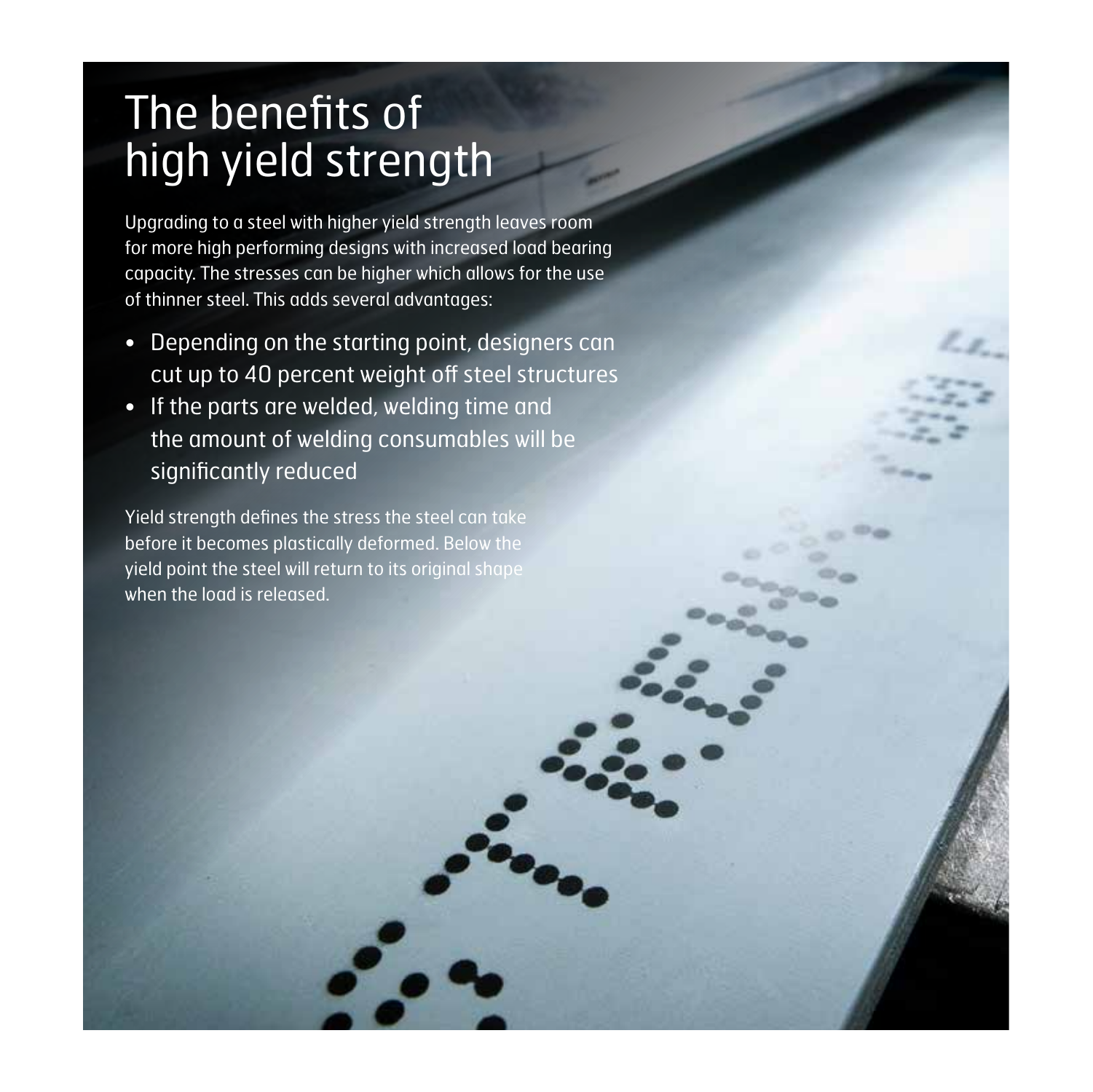# That's why we call it performance steel

A yield strength of 700 MPa and above is the new normal when designing in high-strength steel. If you are using a steel of lower strength, your products are probably not living up to their potential. Strenx® will make it reach above and beyond the ordinary.

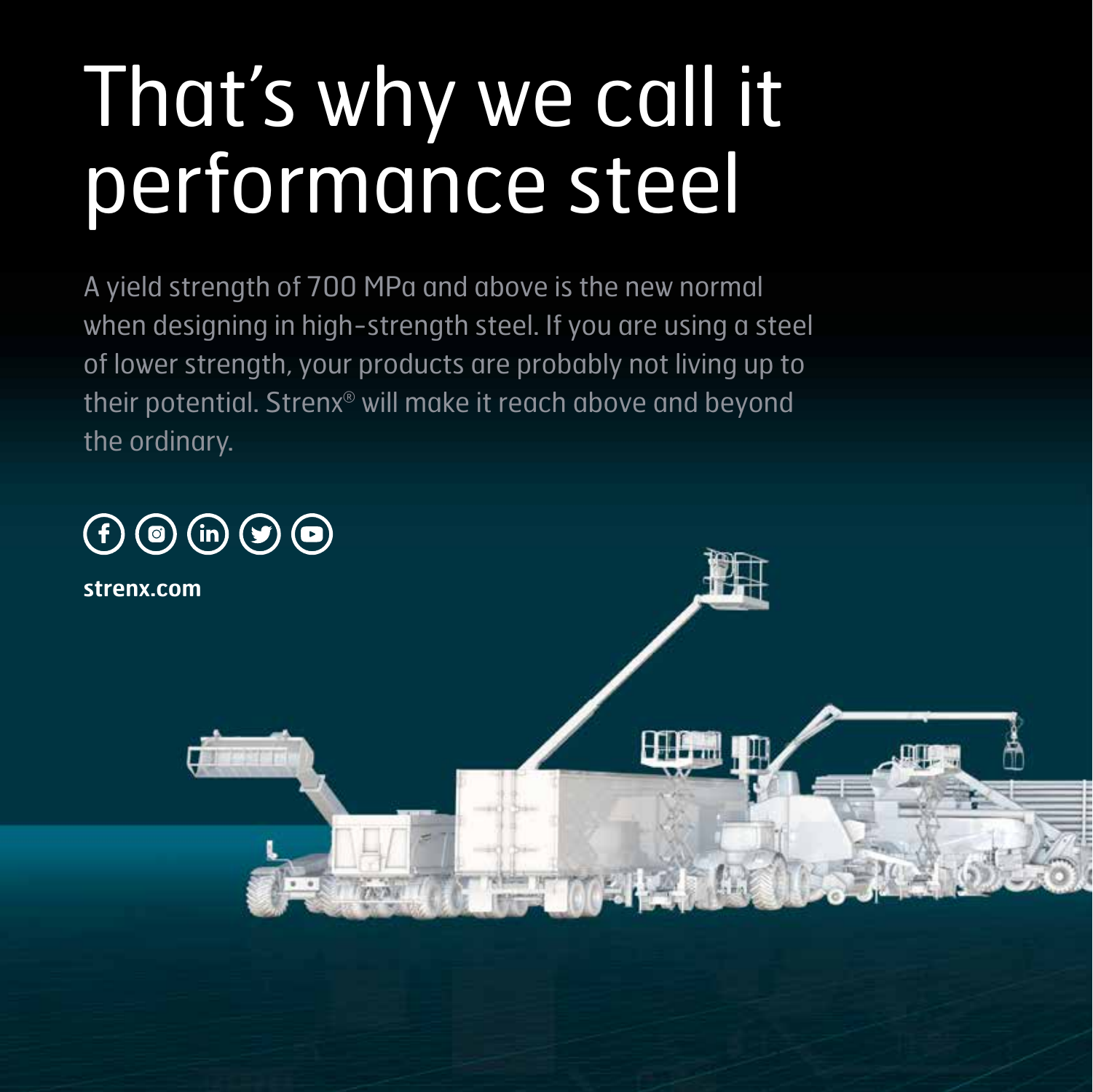#### Understanding yield strength

Steel with a yield strength of 700 MPa can be stressed much higher than a S355 steel. This means thinner dimensions can be used at the same load levels or the load level can be higher if the same dimensions are used. Either way, higher yield strength will improve both production and performance.



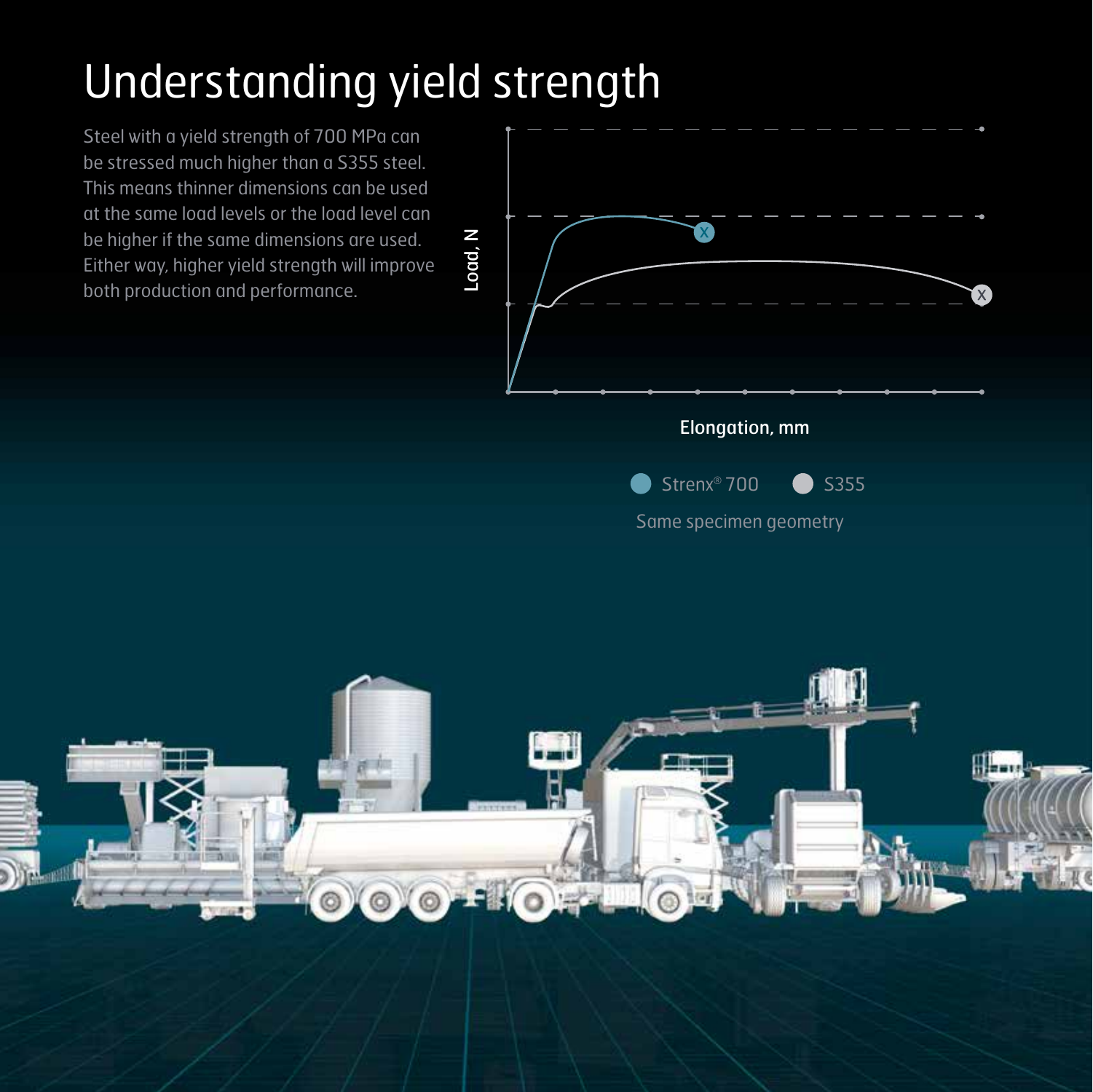## Ready for a performance upgrade

| <b>HOT ROLLED STRIP</b>  | Product                        | <b>Thickness</b><br>range [mm] | <b>Yield strength</b><br>$Rp_{02}$ min [MPa] | <b>Tensile strength</b><br>$R_m$ [MPa]               | <b>Elongation</b><br>$A_5$ min<br>$t \geq 3$ mm [%] | <b>Bending min inner</b><br>radius/t both<br>directions<br>$3 < t \leq 6$ mm | <b>Carbon Equivalent</b><br>CET/CEV typ<br>$t = 6$ mm $[%]$   | <b>Impact toughness</b><br>Charpy V min [J/°C] |
|--------------------------|--------------------------------|--------------------------------|----------------------------------------------|------------------------------------------------------|-----------------------------------------------------|------------------------------------------------------------------------------|---------------------------------------------------------------|------------------------------------------------|
|                          | Strenx <sup>®</sup> 700MCD     | $2 - 8$                        | 700                                          | 750-950                                              | 12                                                  | 1.2                                                                          | 0.25/0.39                                                     | $40/-20$                                       |
|                          | Strenx <sup>®</sup> 700MCD     | $8.1 - 10$                     | 680                                          | 750-950                                              | 12                                                  | $\dot{\mathbf{x}}$                                                           | $\cdots$                                                      | $40/-20$                                       |
|                          | Strenx <sup>®</sup> 700MC Plus | $3 - 8$                        | 700                                          | 750-950                                              | 13                                                  | 1.0                                                                          | 0.24/0.38                                                     | $40/-60$                                       |
|                          | Strenx <sup>®</sup> 700MC Plus | $8.1 - 12$                     | 680                                          | 750-950                                              | 13                                                  | ٠                                                                            |                                                               | $40/-60$                                       |
|                          |                                |                                |                                              |                                                      |                                                     |                                                                              |                                                               |                                                |
| <b>COLD ROLLED STRIP</b> | Product                        | <b>Thickness</b><br>range [mm] | <b>Yield strength</b><br>$Rp_{02}$ min [MPa] | <b>Tensile strength</b><br>$R_m$ [MPa]               | <b>Elongation</b><br>A80 min [%]                    | <b>Bending min inner</b><br>radius/t both<br>directions [mm]                 | <b>Carbon Equivalent</b><br>CET/CEV max [%]                   |                                                |
|                          | Strenx <sup>®</sup> 700 CR     | $0.7 - 2.1$                    | 700                                          | 1000-1200                                            | $7\overline{ }$                                     | 2.0                                                                          | 0.29/0.40                                                     |                                                |
|                          | Product                        | <b>Thickness</b><br>range [mm] | <b>Yield strength</b><br>$Rp_{02}$ min [MPa] | <b>Tensile strength</b><br>$R_m$ min [MP $\bar{q}$ ] | <b>Elongation</b><br>$As$ min [%]                   | <b>Bending min inner</b><br>radius/t trans/long<br>$8 \le t < 15$ [mm]       | <b>Carbon Equivalent</b><br><b>CET/CEV</b><br>max t=10 mm [%] | <b>Impact toughness</b><br>Charpy V min [J/°C] |
| <b>PLATES</b>            | Strenx <sup>®</sup> 700 E      | $4 - 53$                       | 700                                          | 780-930                                              | 14                                                  | 1.5/2.0                                                                      | 0.32/0.49                                                     | $69/-40$                                       |
|                          | Strenx <sup>®</sup> 700 E      | 53.1-100                       | 650                                          | 780-930                                              | 14                                                  | $\star$                                                                      | $\cdots$                                                      | $69/-40$                                       |
|                          | Strenx <sup>®</sup> 700 E      | 100-160                        | 650                                          | 710-900                                              | 14                                                  | $\star$                                                                      | $\cdots$                                                      | $69/-40$                                       |

\* For more bending information of the products please check ssab.com